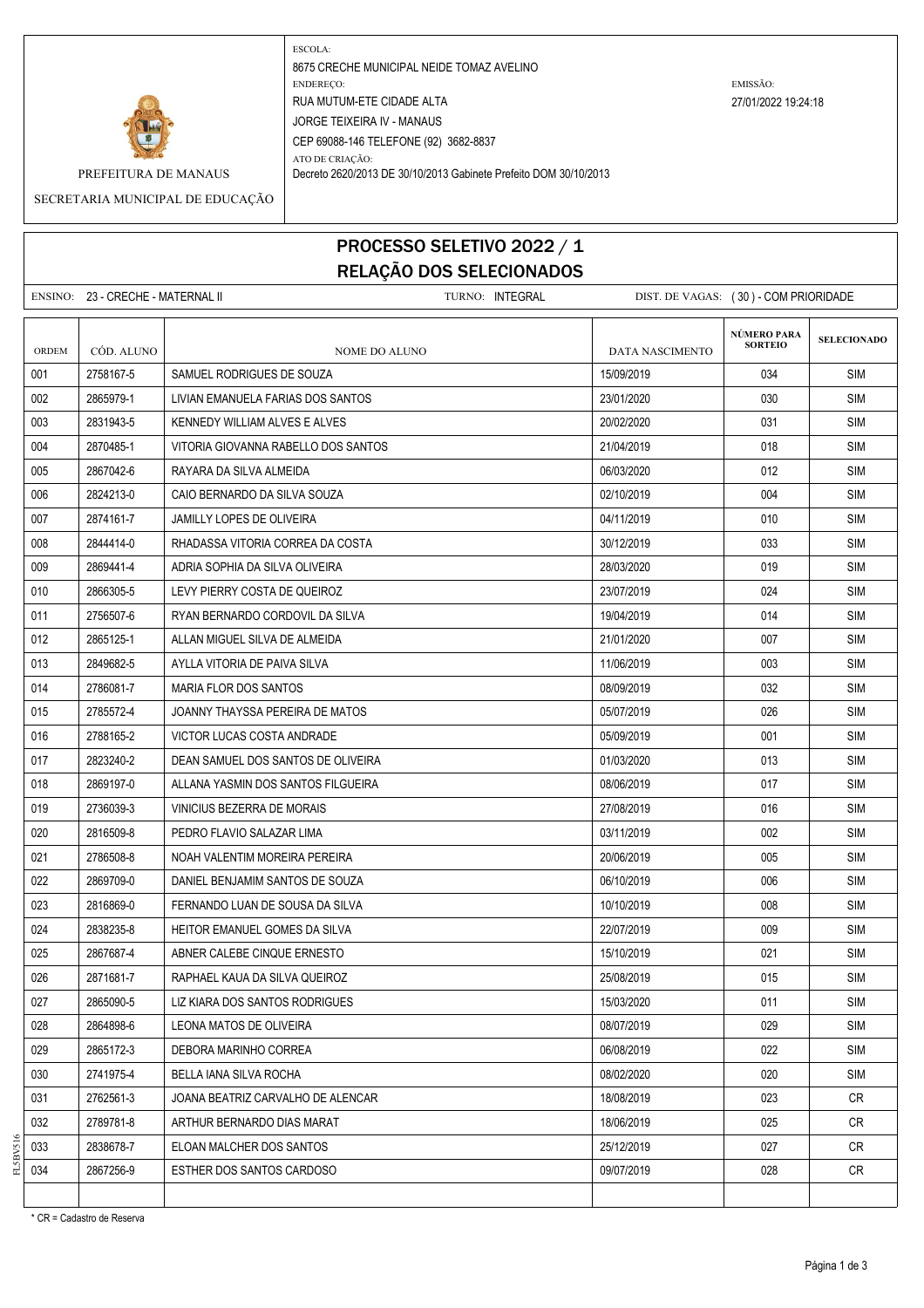

ESCOLA: 8675 CRECHE MUNICIPAL NEIDE TOMAZ AVELINO ENDEREÇO: EMISSÃO: RUA MUTUM-ETE CIDADE ALTA 27/01/2022 19:24:18 JORGE TEIXEIRA IV - MANAUS CEP 69088-146 TELEFONE (92) 3682-8837 ATO DE CRIAÇÃO:

PREFEITURA DE MANAUS Decreto 2620/2013 DE 30/10/2013 Gabinete Prefeito DOM 30/10/2013

SECRETARIA MUNICIPAL DE EDUCAÇÃO

## PROCESSO SELETIVO 2022 / 1 RELAÇÃO DOS SELECIONADOS

|              | ENSINO: 23 - CRECHE - MATERNAL II |                                           | TURNO: INTEGRAL |                        | DIST. DE VAGAS: (20) - SEM PRIORIDADE |                    |
|--------------|-----------------------------------|-------------------------------------------|-----------------|------------------------|---------------------------------------|--------------------|
| <b>ORDEM</b> | CÓD. ALUNO                        | NOME DO ALUNO                             |                 | <b>DATA NASCIMENTO</b> | NÚMERO PARA<br><b>SORTEIO</b>         | <b>SELECIONADO</b> |
| 001          | 2792691-5                         | ELOISE LIMA DOS SANTOS                    |                 | 19/11/2019             | 023                                   | <b>SIM</b>         |
| 002          | 2758744-4                         | DAVI EMANUEL BALBINO OLIVEIRA             |                 | 17/11/2019             | 004                                   | SIM                |
| 003          | 2774269-5                         | DAVI HENRIQUE FERREIRA LOPES              |                 | 16/03/2020             | 005                                   | <b>SIM</b>         |
| 004          | 2789386-3                         | MARIA EDUARDA VIEIRA DE JESUS             |                 | 14/03/2020             | 037                                   | <b>SIM</b>         |
| 005          | 2834391-3                         | RAFAELA SAFIRA BARRETO DUARTE             |                 | 06/03/2020             | 041                                   | SIM                |
| 006          | 2843961-9                         | JULIA ISABELLA LEOCADIO DE SOUSA          |                 | 02/01/2020             | 011                                   | SIM                |
| 007          | 2866408-6                         | AURORA SALES DE SOUZA                     |                 | 03/11/2019             | 021                                   | SIM                |
| 008          | 2788256-0                         | JOAO PEDRO DE NEGREIROS COSTA             |                 | 03/02/2020             | 031                                   | SIM                |
| 009          | 2792439-4                         | BENJAMIN SOUSA DE MATOS RODRIGUES         |                 | 05/02/2020             | 017                                   | <b>SIM</b>         |
| 010          | 2870915-2                         | BRUNO HENRIQUE SALGADO DA SILVA           |                 | 06/01/2020             | 003                                   | <b>SIM</b>         |
| 011          | 2788322-1                         | ANGELO THOMAZ FRAZAO GOMES                |                 | 14/07/2019             | 006                                   | SIM                |
| 012          | 2788559-3                         | FERNANDO LELLIS FEITOSA                   |                 | 11/10/2019             | 007                                   | SIM                |
| 013          | 2758699-5                         | RHAVI MONTEIRO DOS SANTOS                 |                 | 06/06/2019             | 044                                   | <b>SIM</b>         |
| 014          | 2870738-9                         | MELISSA BATISTA DOS SANTOS                |                 | 27/02/2020             | 045                                   | <b>SIM</b>         |
| 015          | 2789730-3                         | ESTHER ISABELLY TAVARES CASTRO            |                 | 19/09/2019             | 024                                   | <b>SIM</b>         |
| 016          | 2840315-0                         | SAULO DAVI DE AGUIAR COELHO               |                 | 03/10/2019             | 046                                   | <b>SIM</b>         |
| 017          | 2669611-8                         | ANTONIEL SIQUEIRA DOS SANTOS              |                 | 18/07/2019             | 033                                   | <b>SIM</b>         |
| 018          | 2865262-2                         | ARTHUR APARICIO DE FREITAS                |                 | 08/03/2020             | 019                                   | SIM                |
| 019          | 2848245-0                         | DANDARA KAUANE SILVA ZURRA DO NASCIMENTO  |                 | 04/10/2019             | 026                                   | SIM                |
| 020          | 2869702-2                         | SOPHIA VITORIO TAVARES RUBENS             |                 | 15/10/2019             | 020                                   | <b>SIM</b>         |
| 021          | 2792914-0                         | ANTHONY MIGUEL LUCAS RODRIGUES DE ALMEIDA |                 | 25/09/2019             | 022                                   | CR.                |
| 022          | 2828102-0                         | <b>GEOVANNA GABRIELLY VIANA SANTOS</b>    |                 | 02/06/2019             | 008                                   | CR                 |
| 023          | 2755835-5                         | LUCCAS SEBASTYAN SANTOS BARRETO           |                 | 25/03/2020             | 029                                   | CR                 |
| 024          | 2870509-2                         | JONATHAS MIGUEL DA LUZ PENA               |                 | 29/04/2019             | 025                                   | <b>CR</b>          |
| 025          | 2870676-5                         | ANA CLOE CABRAL DA SILVA                  |                 | 02/01/2020             | 030                                   | CR.                |
| 026          | 2865850-7                         | NATHACHA FERREIRA BARROSO                 |                 | 01/12/2019             | 009                                   | <b>CR</b>          |
| 027          | 2837085-6                         | MARCUS BENICIO BRELAZ MASCARENHA          |                 | 01/04/2019             | 036                                   | CR                 |
| 028          | 2786648-3                         | MARIA ESTHER DA SILVA ARAUJO              |                 | 09/08/2019             | 012                                   | <b>CR</b>          |
| 029          | 2842610-0                         | TALLES BENICIO DOS SANTOS CAVALCANTE      |                 | 04/03/2020             | 010                                   | CR                 |
| 030          | 2820400-0                         | DANYEL CORREA DA SILVA                    |                 | 30/12/2019             | 027                                   | <b>CR</b>          |
| 031          | 2790770-8                         | THEO JOSE AUZIER XIMENDES                 |                 | 29/09/2019             | 047                                   | CR                 |
| 032          | 2871754-6                         | MARIA FERNANDA CARNEIRO DA SILVA          |                 | 19/08/2019             | 014                                   | <b>CR</b>          |
| 033          | 2787016-2                         | MARCOS MARCONDES ABEL BEZERRA LIMA        |                 | 13/04/2019             | 028                                   | CR                 |
| 034          | 2865245-2                         | MIGUEL SILVA DE LIMA                      |                 | 15/07/2019             | 038                                   | CR                 |
| 035          | 2867102-3                         | <b>ISADORA GOMES DOS SANTOS</b>           |                 | 30/11/2019             | 016                                   | CR                 |

\* CR = Cadastro de Reserva

FL5BV516